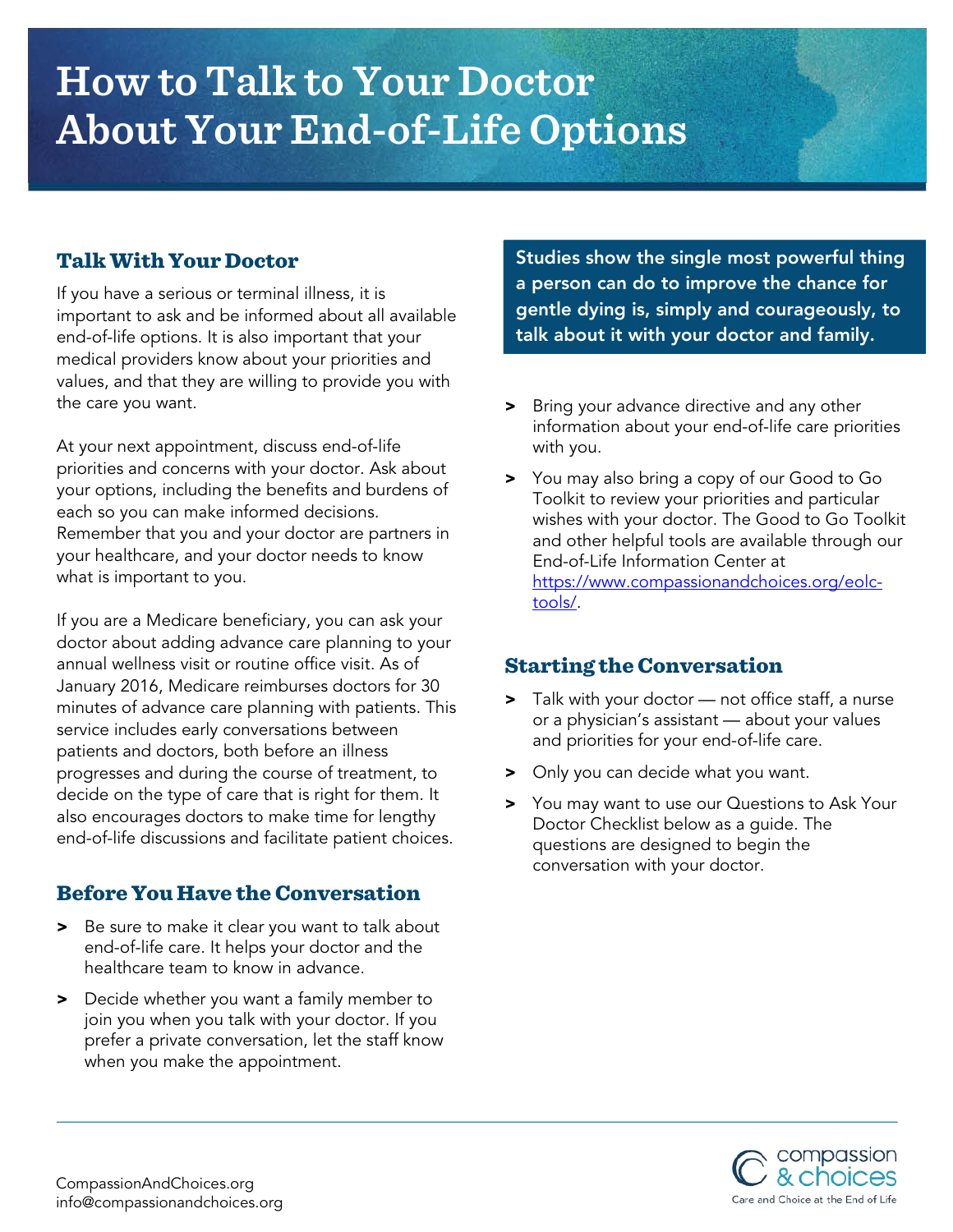#### Questions to Ask Your Doctor About End-of-Life Care if You Are Terminally Ill

Bring this list of questions with you to your doctor's appointment when you're ready to talk about your end-of-life choices. Not all questions may suit your preferences — just choose the ones that matter to you.

*Please provide me with the facts; are you saying that there is no cure and this is a terminal illness?* 

*What can I expect from this illness? What is my l ife expectancy?*

*What can I expect about my ability to function on my own?* 

*What big changes in my health should I be prepared for?* 

*Can you tell me the full range of my end-of-life options, including the benefits and burdens of each so I can make a fully informed decision? Please include options such as continuing or stopping curative treatment, voluntarily stopping eating and drinking, hospice, palliative sedation, and medical aid in dying.* 

*Will you consider my priorities around quality of life, especially when making recommendations for my care?*

*Will you make sure my healthcare priorities around quality of life are added to my medical record?*

*What end-of-life care do you recommend?*

*Will you refer me to hospice as soon as I am eligible?* 

*When I near the end of life will I be able to spend my last days at home?*

*Am I eligible for medical aid in dying? If not, what will my condition look like when I am eligible? Would you give me a prescription for aid-in-dying medication if I qualified and it was authorized in our state?*

*If I decline and can't make decisions for myself, I've designated [name of healthcare proxy] to make decisions for me in [name of document]. Can you assure me you would help them honor my wishes and allow a natural death for me if the quality of my life has deteriorated?*

*Will you or one of your staff help me create an advance directive and/or will you write a physician order for life-sustaining treatment (POLST) for me?*

### For Those Who Are NOT Terminally Ill But Want to Discuss End-of-Life Care With Their Doctor Now.

As mentioned above, the time to plan for end-of-life care is before you need it. You can begin this conversation with your doctor now so that in the event you are diagnosed with a terminal illness, you and your doctor will have a foundation for moving forward with honoring your choices.

*I value quality of life. Should I become terminally ill, I would like to have the full range of end-of-life options explained to me including the benefits and burdens of each care option. I hope you will honor my decisions and respect my values, as I respect yours. Would you provide me with the options that I might be interested in? If you will never be willing to honor my requests, please tell me now.*

## More Tips

- > When you don't understand what your doctor is saying, ask them to say it another way.
- > This can be just the first of many talks with your doctor. You don't have to cover everything in one visit.
- > Make sure your priorities and choices are documented in your medical record.